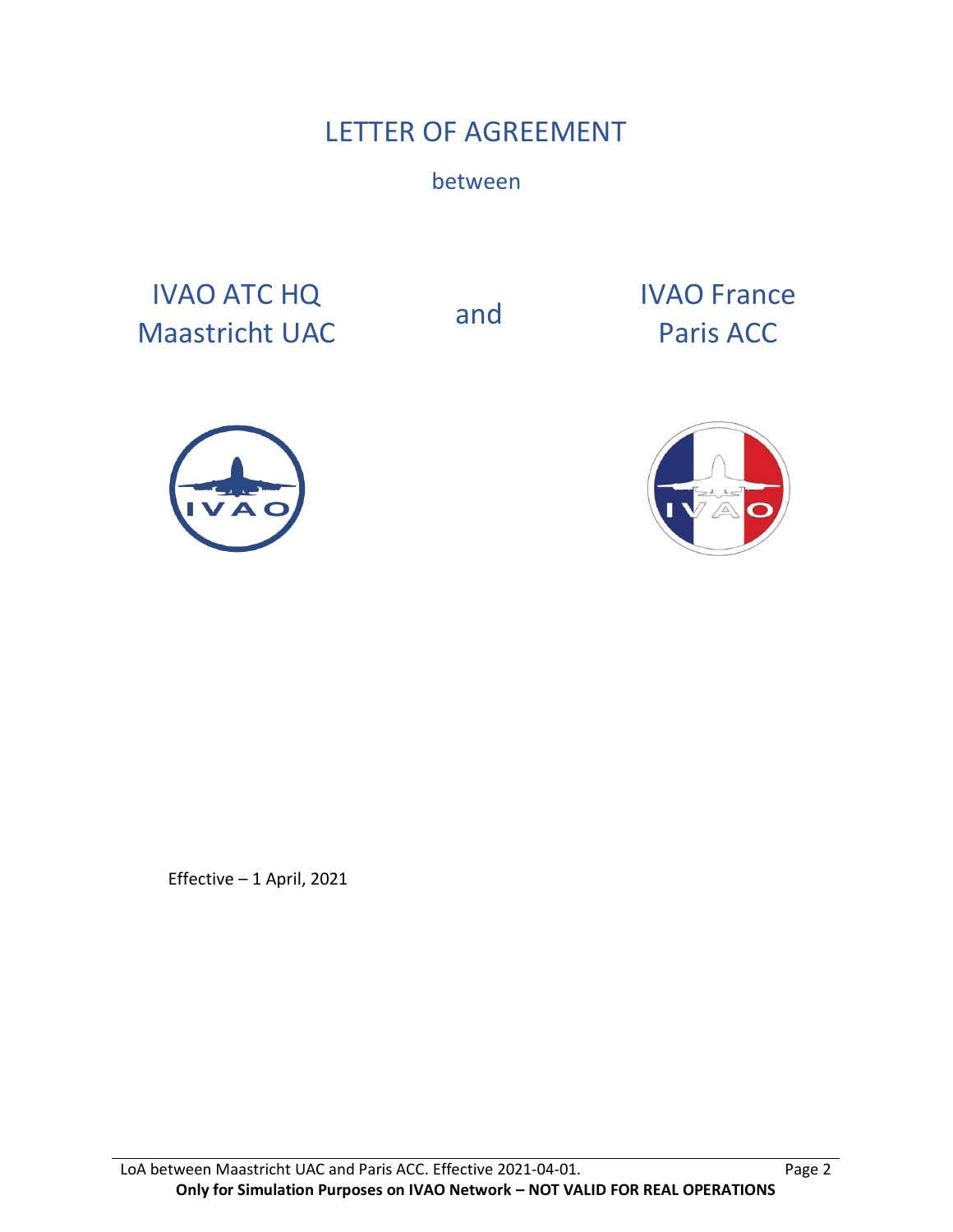# 1 General

### 1.1 Purpose

The purpose of this Letter of Agreement is to define the coordination procedures to be applied between Maastricht UAC and Paris ACC when providing ATS to General Air Traffic and Operational Air Traffic.

These procedures are supplementary to those specified in IVAO Documentation and/or Divisional website Documents.

### 1.2 Operational Status.

Both Divisions shall keep each other advised of any changes in the operational status of their facilities and navigational aids, which may affect the procedures specified in this Letter of Agreement.

# 2 Areas of Responsibility for the Provision of ATS

### 2.1 Areas of Responsibility

The lateral and vertical limits of the respective areas of responsibility are as follows:

Note: See para 2.2 for the description of the areas where delegation of the responsibility for the provision of ATS is applicable.

#### 2.1.1 Maastricht UAC

| Lateral limits:  | Brussels UIR as published in the AIP Belgium |
|------------------|----------------------------------------------|
| Vertical limits: | $FL 245 - FL 660$                            |

ICAO airspace classification for the area of responsibility of Maastricht UAC along the common boundary of the areas of responsibility of Maastricht UAC and Paris ACC is described in Annex B to this Letter of Agreement.

#### 2.1.2 Paris ACC

Lateral limits: Paris FIR as published in the AIP France

Vertical limits: GND – FL295

ICAO airspace classification for the area of responsibility of Paris ACC along the common boundary of the areas of responsibility of Maastricht UAC and Paris ACC is described in Annex B to this Letter of Agreement.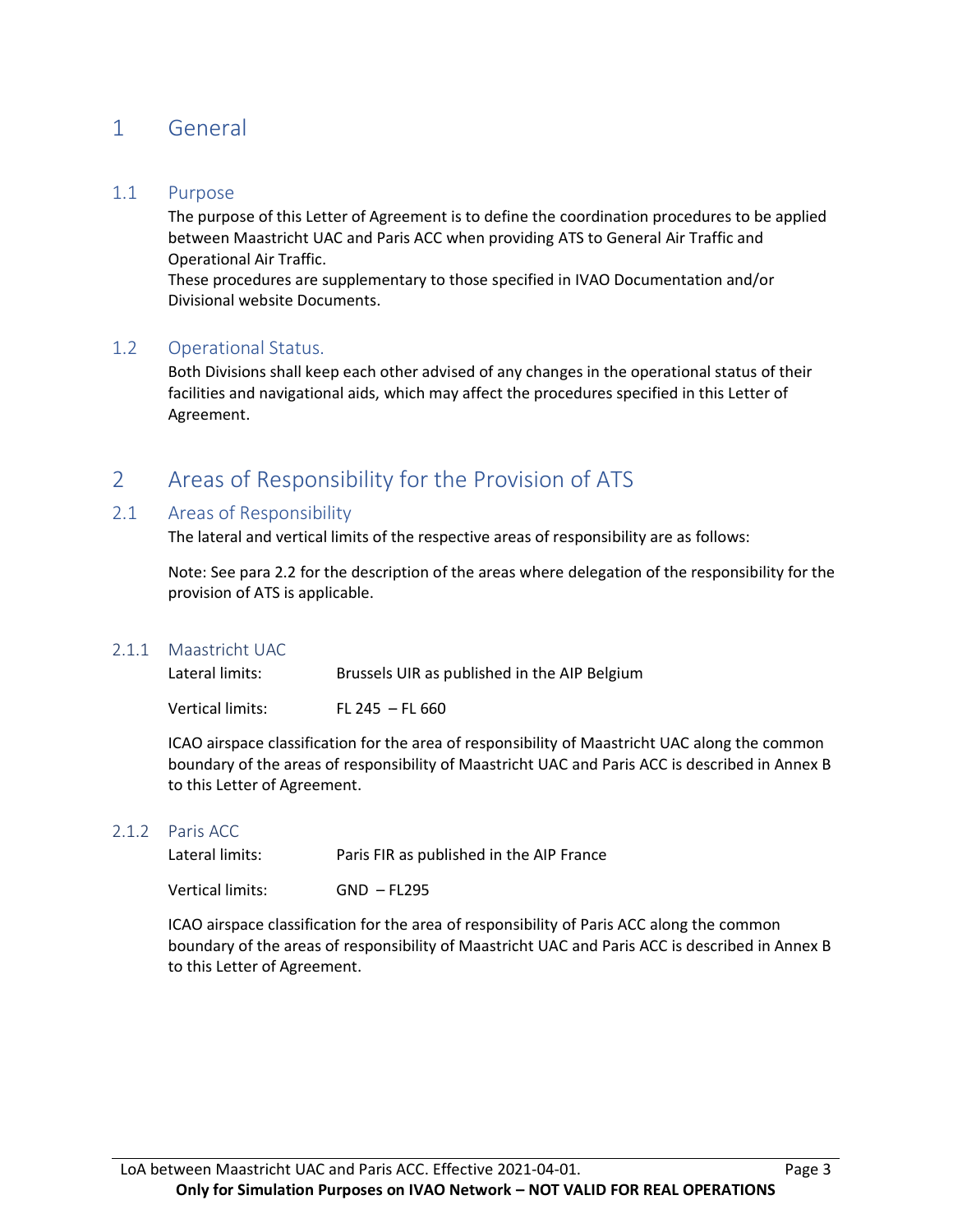2.2 Areas for Cross Border Provision of ATS (ATS Delegation)

The provision of ATS in respect of this LoA means the following services: Air Traffic Control Service (ATC), Flight Information Service (FIS) for controlled flights, Alerting Service (ALRS)

- 2.2.1 Delegation of ATS from Maastricht UAC to Paris ACC Not applicable.
- 2.2.2 Delegation of ATS from Paris ACC to Maastricht UAC Not applicable.

Note: Delegation is only applicable during Maastricht UAC hours of Operation (including service being provided by Brussels ACC).

2.2.3 Other Areas for Cross Border Provision of ATS

Areas for cross-border provision of ATS defined with other coordinating air traffic services units along the common boundary of the areas of responsibility of Maastricht UAC and Paris ACC are described in Annex B to this Letter of Agreement.

2.2.4 Alerting Service

The ATS unit responsible for the provision of ATS, by virtue of delegation, shall provide alerting service and shall notify immediately the supervisor of the delegating ATS unit. The supervisor of the delegating ATS unit shall notify the appropriate rescue coordination centre as required.

2.2.5 Territorial Matters

- Not applicable -

### 2.3 Special Provisions

- Not applicable -

## 3 Procedures

The procedures to be applied by Maastricht UAC and Paris ACC are detailed in the Annexes to this Letter of Agreement:

- Annex A Definitions and Abbreviations
- Annex B Area of Common Interest
- Annex C Exchange of Flight Data
- Annex D Procedures for Coordination
- Annex E Transfer of Control and Transfer of Communications
- Annex F ATS Surveillance Based Coordination Procedures
- Annex G Checklist of Pages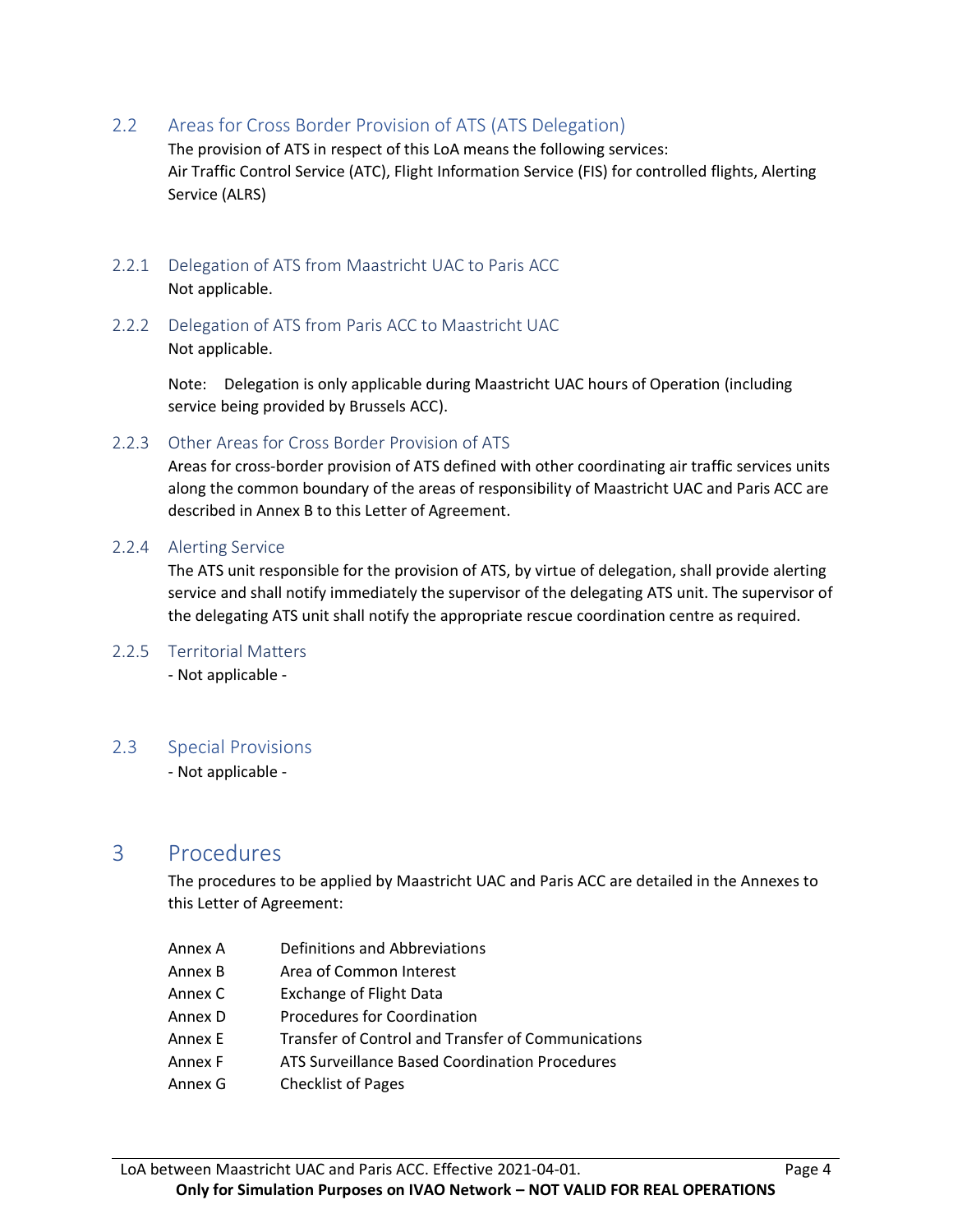# 4 Revisions and Deviations.

### 4.1 Revision of this Letter of Agreement

The revision of the present Letter of Agreement, excluding Annexes and their Appendices, requires the mutual written consent of the signatories.

### 4.2 Revision of the Annexes to the Letter of Agreement.

The revision of Annexes to the present Letter of Agreement requires the mutual written consent of the representatives of the respective IVAO Divisions designated by the respective signatories, normally the ATC Operations Coordinator at the respective Division.

### 4.3 Temporary Deviations.

When necessary, the ATC Department of the IVAO Divisions concerned may introduce, by mutual agreement and for a specified period of time, temporary modifications to the procedures laid down in the Annexes to the present Letter of Agreement.

### 4.4 Incidental Deviations.

Instances may arise where incidental deviations from the procedures specified in the Annexes to this Letter of Agreement may become necessary. Under these circumstances air traffic controllers are expected to exercise their best judgement to ensure the safety and efficiency of air traffic.

## 5 Cancellation.

- 5.1 Cancellation of the present Letter of Agreement by mutual written agreement of the respective IVAO Divisions may take place at any time.
- 5.2 Cancellation of this Letter of Agreement by either IVAO Division is possible at any time, provided that the cancelling party declares its intention in writing to cancel the Letter of Agreement with a minimum pre-notification time of 6 months before the date the cancellation is to take effect.

# 6 Interpretation and Settlement of Disputes.

- 6.1 Should any doubt or diverging views arise regarding the interpretation of any provision of the present Letter of Agreement or in case of dispute regarding its application, the parties shall endeavor to reach a solution acceptable to both of them.
- 6.2 Should no agreement be reached, each of the parties shall refer to IVAO HQ ATC Operations Department, to which the dispute shall be submitted for settlement.

# 7 Validity

This LoA becomes effective 1 April, 2021 and supersedes the Letter of Agreement between Maastricht ACC and Paris ACC dated N/A.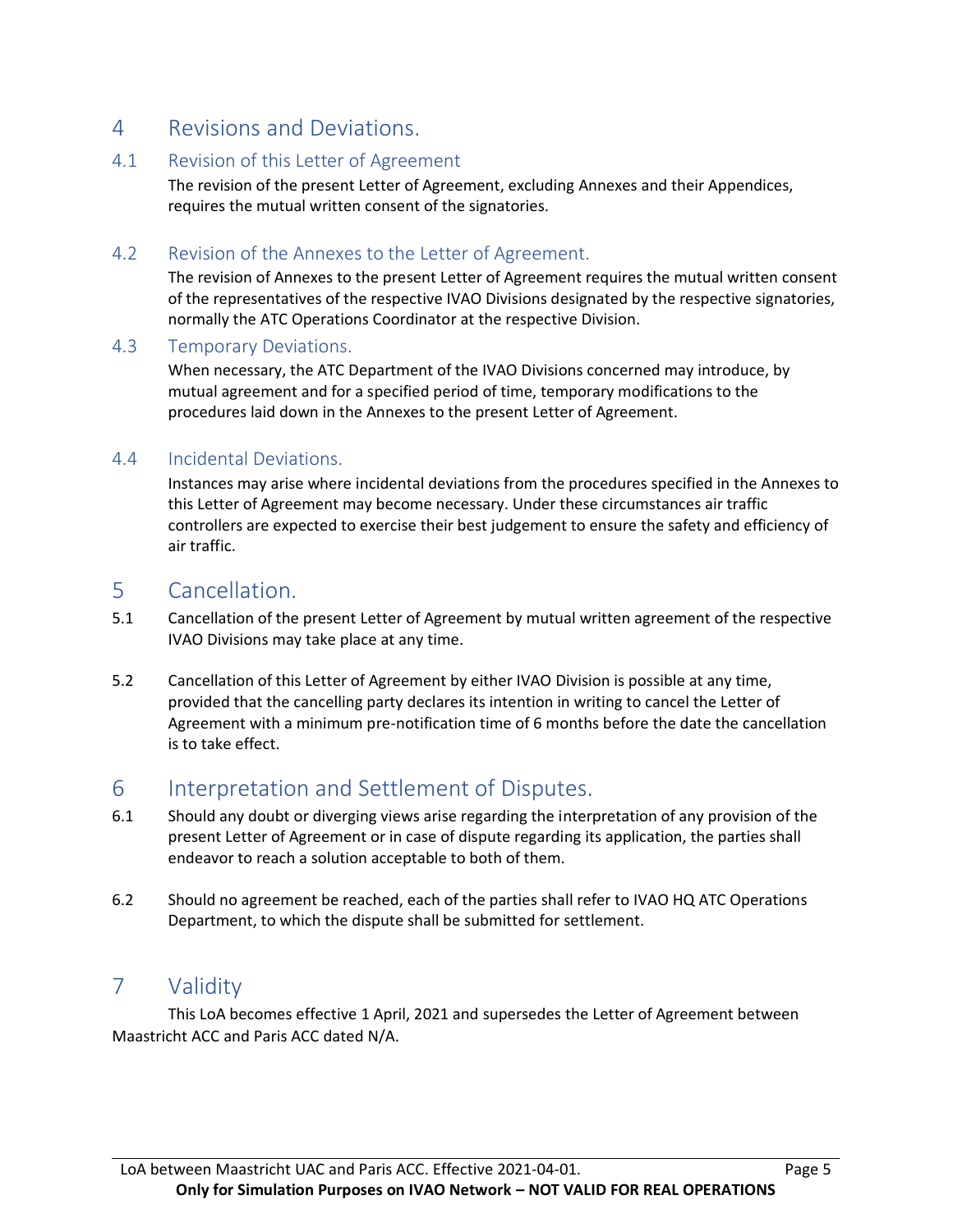## **Maastricht** UAC **Paris ACC Paris ACC**

# Annex A.

### Definitions and Abbreviations

Effective: 2021-04-01 Revised: N/A

### A.1 Definitions.

#### A.1.1 Area of Responsibility

An airspace of defined dimensions where a sole ATS unit has responsibility for providing air traffic services.

#### A.1.2 Area of Common Interest

A volume of airspace as agreed between two ATS units, extending into the adjacent/subjacent Areas of Responsibility, within which airspace structure and related activities may have an impact on air traffic coordination procedures.

#### A.1.3 Approval Request

Request from an ATS-unit to the ATS sector concerned for an approval of:

• an aircraft not yet airborne, whenever the flying time to the transfer of control point is less than the agreed minimum prenotification time, or

• an aircraft in flight intending to operate under conditions other than those described in mutually agreed procedures.

#### A.1.4 Division Level.

The flight level dividing two superimposed AoR for the provision of ATS.

#### A.1.5 General Air Traffic.

All flights which are conducted in accordance with the rules and procedures of ICAO and/or the national civil aviation regulations and legislation.

### A.1.6 Operational Air Traffic.

All flights which do not comply with the provisions stated for GAT and for which rules and procedures have been specified by appropriate national authorities.

### A.1.7 Reduced Vertical Separation Minimum.

A vertical separation minimum of 300 m (1 000 ft) which is applied between FL 290 and FL 410 inclusive, on the basis of regional air navigation agreements and in accordance with conditions specified therein.

#### A.1.7.1 RVSM Approved Aircraft

Aircraft that have received State approval for RVSM operations within the EUR RVSM airspace.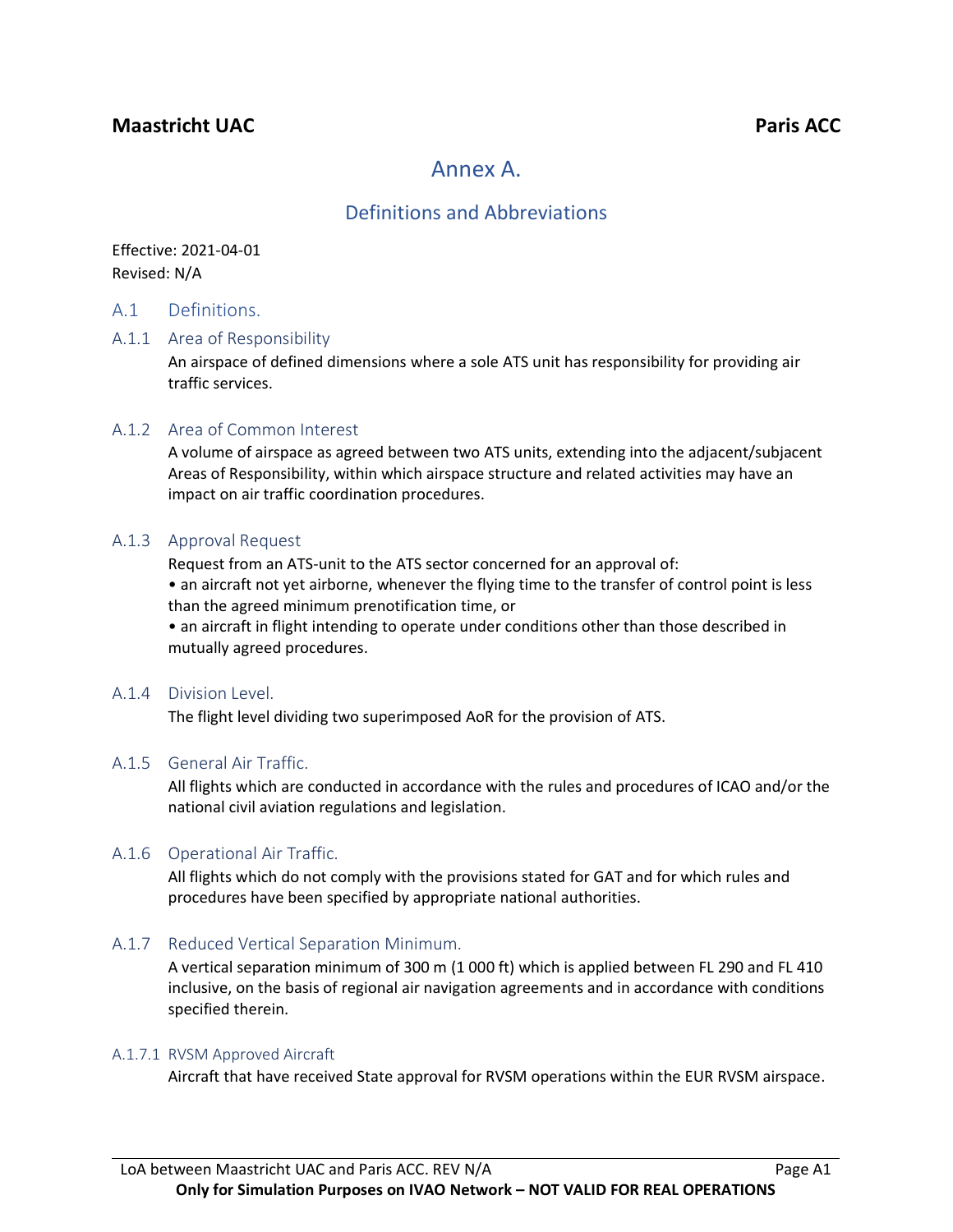#### A.1.8 Release

#### A.1.8.1 Release for Climb

An authorization for the accepting sector to climb (a) specific aircraft before the transfer of control.

Note: The transferring sector remains responsible within its Area of Responsibility for separation between the transferred aircraft and other aircraft unknown to the accepting unit, unless otherwise agreed.

#### A.1.8.2 Release for Descent

An authorization for the accepting sector to descend (a) specific aircraft before the transfer of control.

Note: The transferring sector remains responsible within its Area of Responsibility for separation between the transferred aircraft and other aircraft unknown to the accepting unit, unless otherwise agreed.

#### A.1.8.3 Release for Turn

An authorization for the accepting sector to turn (a) specific aircraft away from the current flight path by not more than 45 o before the transfer of control

Note: The transferring sector remains responsible within its Area of Responsibility for separation between the transferred aircraft and other aircraft unknown to the accepting unit, unless otherwise agreed.

#### A.1.9 State Aircraft

For the purposes of EUR RVSM, only aircraft used in military, customs or police services shall qualify as State aircraft.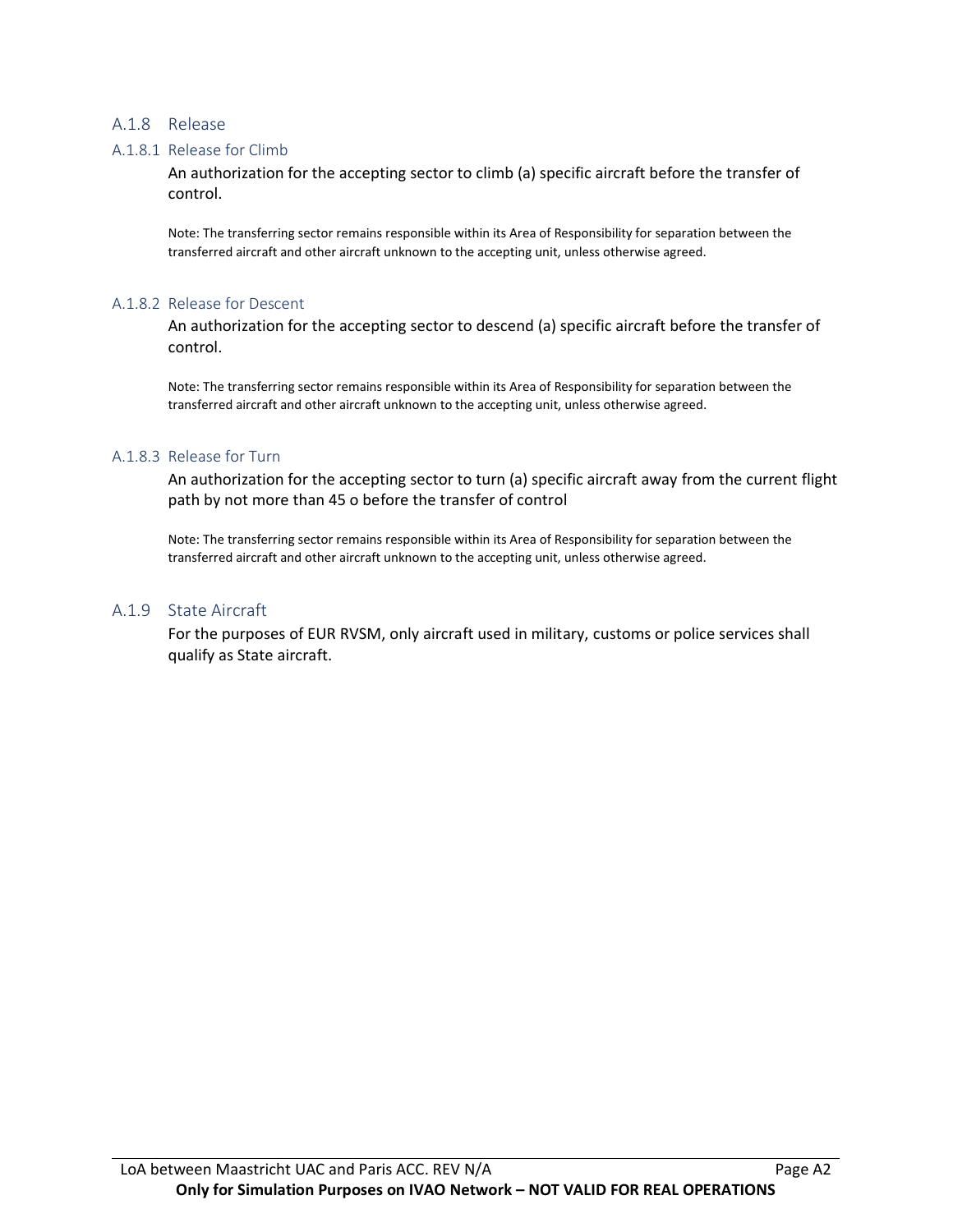### A.2 Abbreviations.

| <b>ACC</b>  | Area Control Center                          | <b>NM</b>         | <b>Nautical Mile</b>                      |
|-------------|----------------------------------------------|-------------------|-------------------------------------------|
| ACI*        | Area of Common Interest                      | <b>NM</b>         | <b>EUROCONTROL Network</b>                |
|             |                                              |                   | Management                                |
| <b>AIP</b>  | <b>Aeronautical Information Publication</b>  |                   |                                           |
| AoR*        | Area of Responsibility                       | OAT*              | <b>Operational Air Traffic</b>            |
| <b>APP</b>  | Approach Area / Approach ATS Unit            | OLDI <sup>*</sup> | On-line Data Interchange                  |
| <b>ATC</b>  | Air Traffic Control                          | <b>ORCAM</b>      | <b>Originating Region Code Assignment</b> |
|             |                                              |                   | Method                                    |
| <b>ATS</b>  | <b>Air Traffic Services</b>                  |                   |                                           |
| <b>ATZ</b>  | Air Traffic Zone                             | <b>RTF</b>        | Radio Telephony                           |
|             |                                              | <b>RVSM</b>       | <b>Reduced Vertical Separation</b>        |
|             |                                              |                   | Minimum                                   |
| <b>CBA</b>  | Cross-Border Area                            |                   |                                           |
| <b>CDR</b>  | <b>Conditional Route</b>                     | <b>SFC</b>        | Surface                                   |
| COP*        | <b>Coordination Point</b>                    | <b>SID</b>        | <b>Standard Instrument Departure</b>      |
| <b>CRC</b>  | <b>Control and Reporting Centre</b>          | <b>SSR</b>        | Secondary Surveillance Radar              |
| <b>CTA</b>  | Control Area                                 | <b>STAR</b>       | <b>Standard Instrument Arrival</b>        |
| <b>CTR</b>  | Control / Enroute ATS Unit                   |                   |                                           |
| <b>CTZ</b>  | Control Zone                                 | <b>TMA</b>        | <b>Terminal Maneuvering Area</b>          |
|             |                                              | <b>TRA</b>        | <b>Temporary Reserved Area</b>            |
| DFL*        | Division Flight Level                        | <b>TSA</b>        | <b>Temporary Segregated Area</b>          |
|             |                                              | <b>TWR</b>        | Aerodrome Control Tower                   |
| <b>ETO</b>  | <b>Estimated Time Over Significant Point</b> |                   |                                           |
| <b>EUR</b>  | European                                     | <b>UAC</b>        | <b>Upper Area Control Centre</b>          |
|             |                                              | UHF               | <b>Ultra High Frequency</b>               |
| <b>FIR</b>  | <b>Flight Information Region</b>             | <b>UIR</b>        | <b>Upper Flight Information Region</b>    |
| FLA*        | <b>Flight Level Allocation</b>               | <b>UNL</b>        | Unlimited                                 |
| <b>FIS</b>  | <b>Flight Information Services</b>           | <b>UTC</b>        | <b>Coordinated Universal Time</b>         |
| FL.         | Flight Level                                 |                   |                                           |
|             |                                              | <b>VCS</b>        | <b>Voice Communication System</b>         |
| GAT*        | <b>General Air Traffic</b>                   | <b>VFR</b>        | <b>Visual Flight Rules</b>                |
| <b>GND</b>  | Ground                                       | <b>VHF</b>        | Very High Frequency                       |
|             |                                              |                   |                                           |
| <b>ICAO</b> | International Civil Aviation Organization    |                   |                                           |
| <b>IFR</b>  | Instrument Flight Rules                      |                   |                                           |
|             |                                              |                   |                                           |
| <b>KHz</b>  | Kilohertz                                    |                   |                                           |
|             |                                              |                   |                                           |
| $LoA*$      | Letter of Agreement                          |                   |                                           |
|             |                                              |                   |                                           |
| <b>MHz</b>  | Megahertz                                    |                   |                                           |

Note: Abbreviations marked with an \* are non-ICAO abbreviations.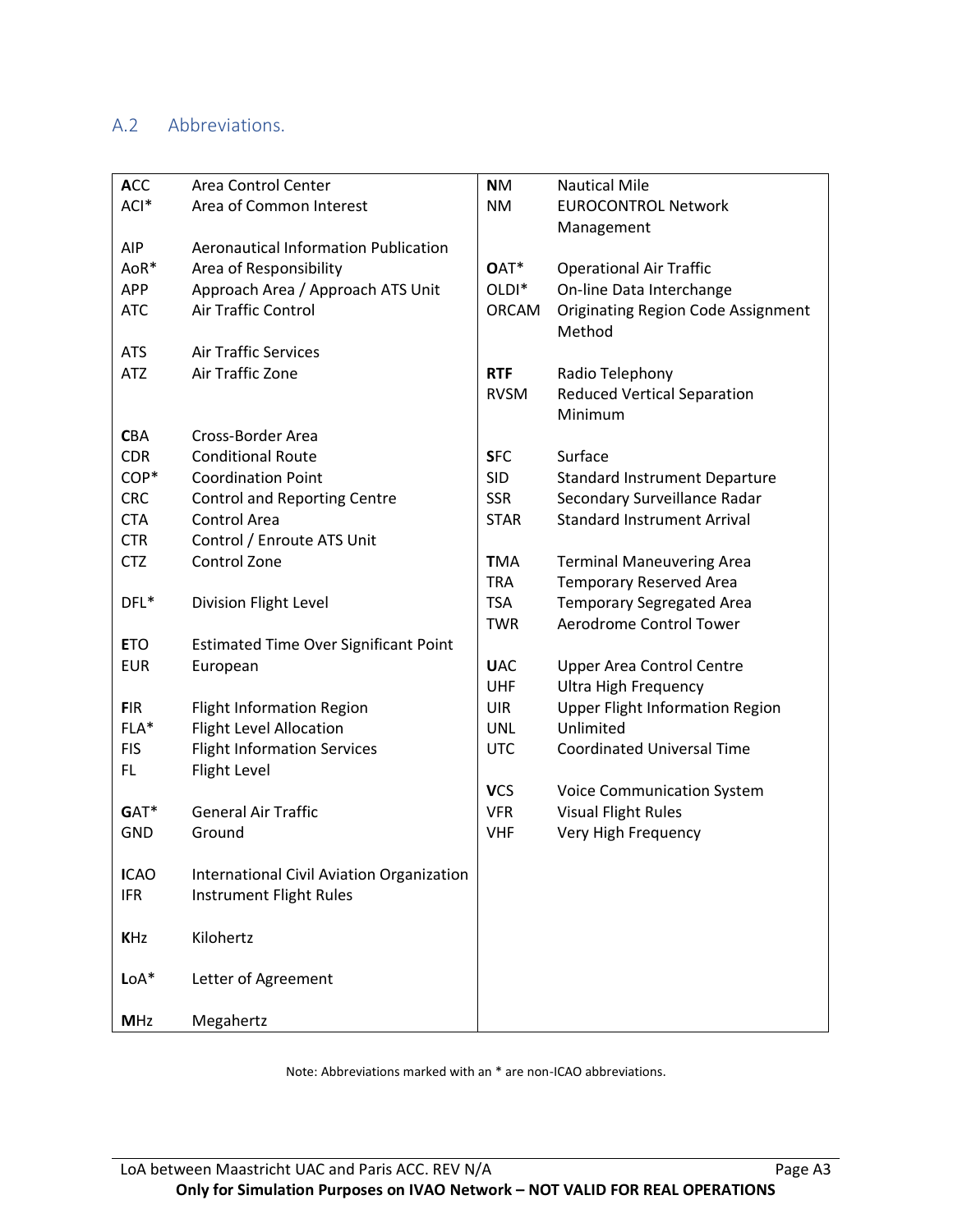# Annex B.

# Area of Common Interest

Effective: 2021-04-01 Revised: N/A

### B.1 Airspace Structure and Classification within the Area of Common Interest. The Airspace structure within the ACI is shown in Appendix of Annex B

B.1.1 BrusselsMaastricht UIR

| Area                       | <b>Vertical Limits</b> | Airspace<br>Classification |
|----------------------------|------------------------|----------------------------|
| Brussels UTA <sup>1)</sup> | FL 195 - FL 245        |                            |
| Brussels UTA <sup>2)</sup> | $FL 245 - FL 660$      |                            |

1) ATS provided by Brussels ACC

2) ATS provided by Maastricht UAC

### B.1.2 France Paris FIR

| Area       | <b>Vertical Limits</b> | Airspace<br><b>Classification</b> |
|------------|------------------------|-----------------------------------|
| Reims West | $FL 295 - FL 660$      |                                   |
| Reims East | $SFC - FL 660$         |                                   |
| Paris ACC  | $SFC - FL 295$         |                                   |

### B.2 Sectorisation within the Area of Common Interest

The Sectorisation within the ACI is shown in Appendix 1 of Annex B

- B.3 Special Areas within the Area of Common Interest
- B.3.1 Areas for Cross/Border Provision of ATS defined with other ATS Units within the ACI. Not applicable.
- B.3.2 Other Areas Not Applicable
- B.4 Non-published Coordination Points within the Area of Common Interest. None.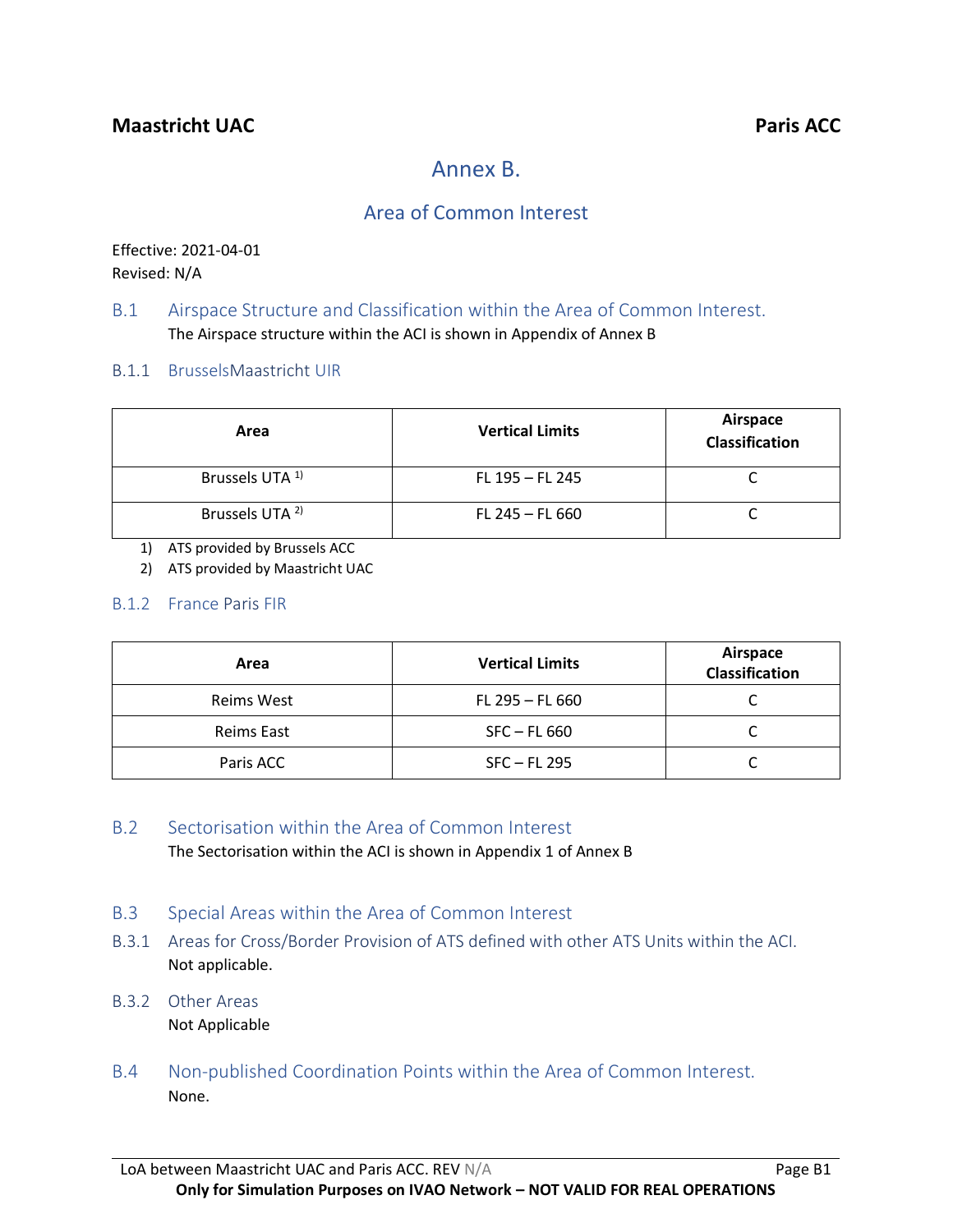# Appendix 1 of Annex B.

# **Maastricht UAC – Paris ACC Sectorization**

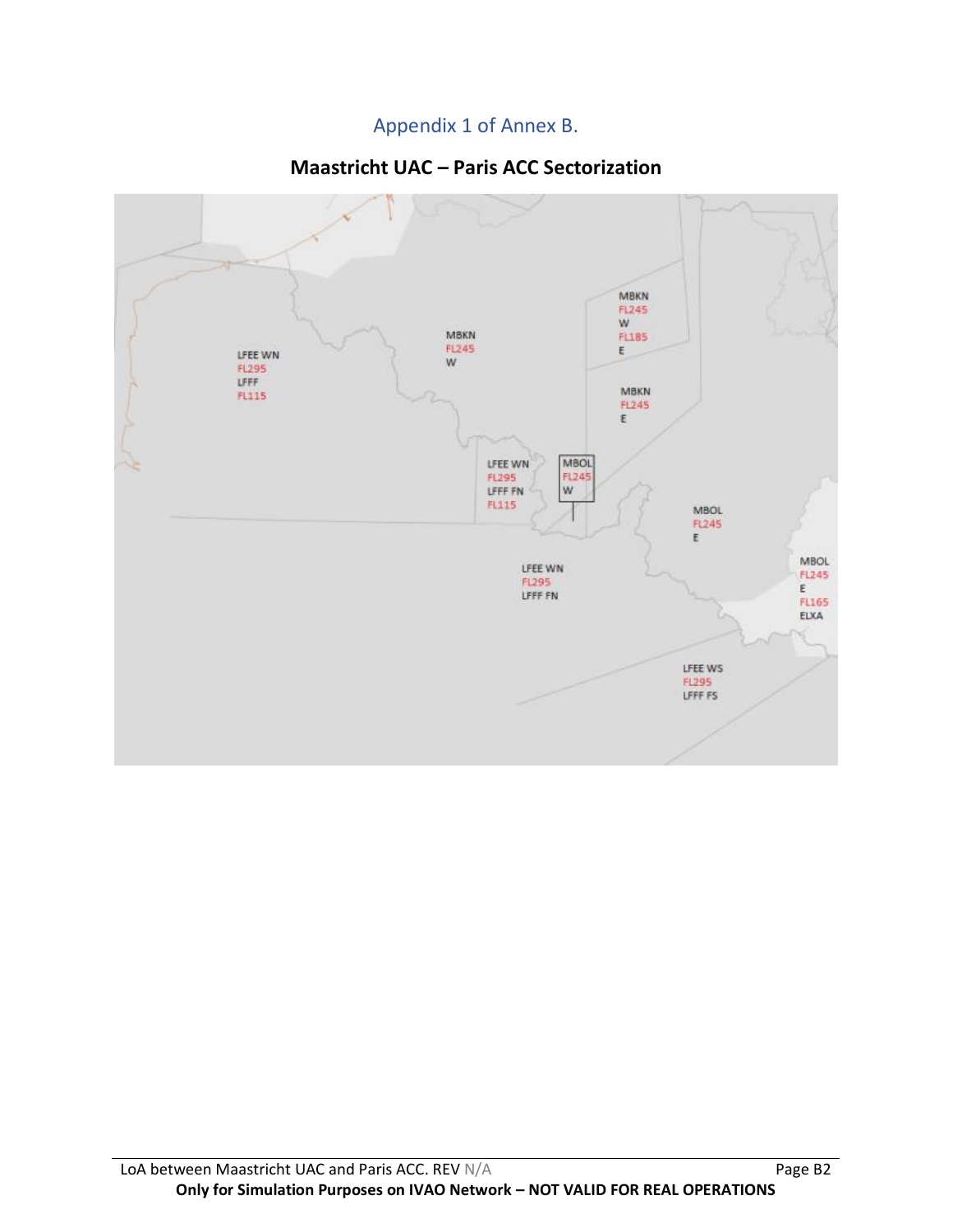## **Maastricht UAC Paris ACC**

# Annex C.

# Exchange of Flight Data

### Effective: 2021-04-01 Revised: N/A

C.1 General

### C.1.1 Basic Flight Plans

Basic Flight plan data should normally be available at both ATS Units.

### C.1.2 Current Flight Plan Data

Messages, including current flight plan data, shall be forwarded by the transferring ATS unit to the accepting ATS unit either by automatic data exchange or by private text to the appropriate sector/position.

#### C.1.3 Revisions

Any significant revisions to the flight data are to be transmitted to the accepting ATS Unit.

Changes to the coordinated levels within 5 minutes of the ETO for the transfer of control point are subject to an Approval Request.

### C.2 Means of Communications and their Use

### C.2.1 Verbal Coordination

Not applicable due to current software limitations.

### C.2.2 Written Communication

When required, communication can be performed by private text between the relevant sectors or using semi-automatic systems depending on software capability.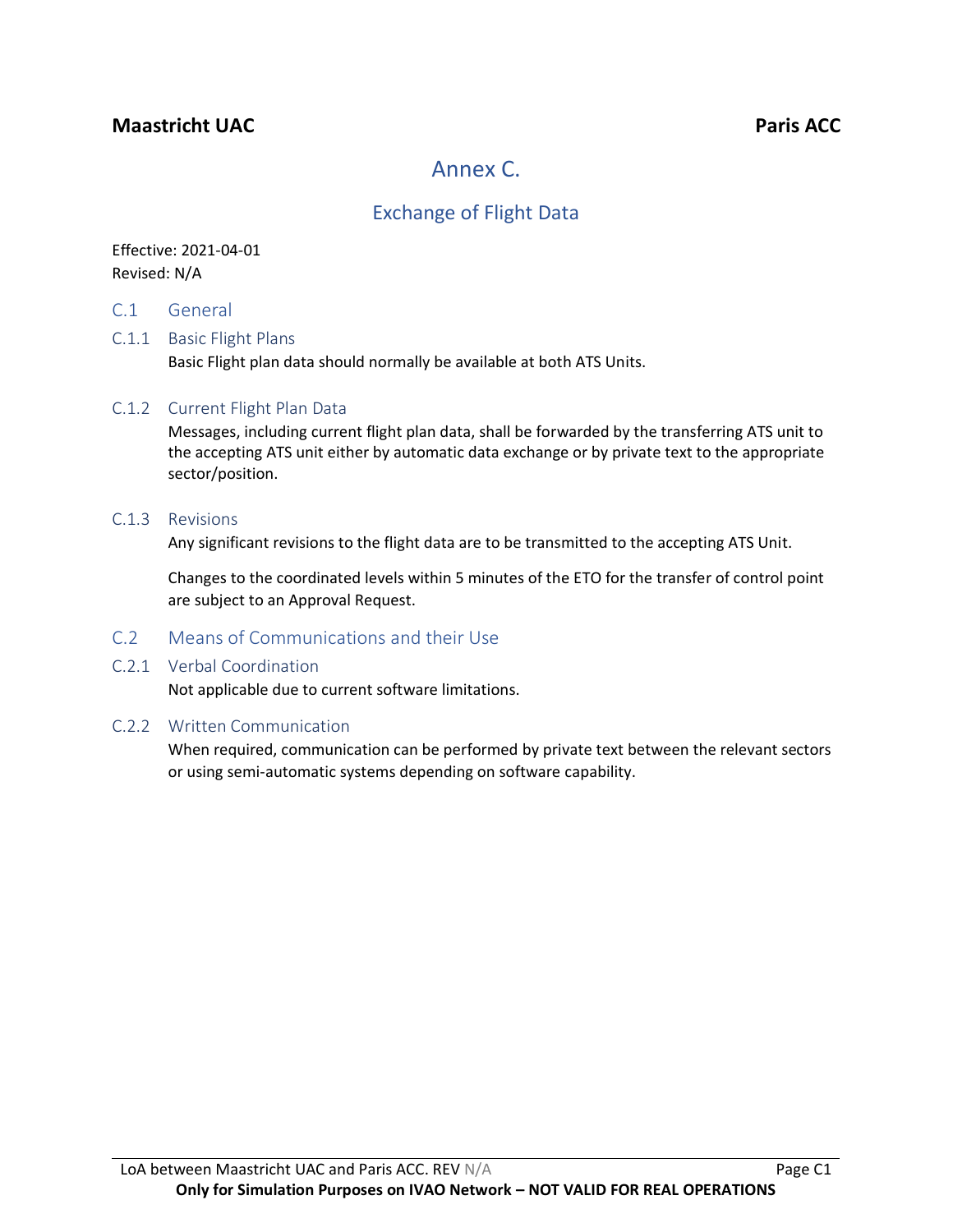# Annex D.

# Procedures for Coordination

Effective: 2021-04-01 Revised: N/A

- D.1 General Conditions for Acceptance of Flights
- D.1.1 Coordination of flights shall take place by reference to the COP for the relevant route and in accordance with the appropriate flight levels specified for the relevant route (see para D.2 and D.3).
- D.1.2 Flights shall be considered to be maintaining the coordinated level at the transfer of control point unless climb or descent conditions have been clearly stated by use of written coordination, except if otherwise described in paragraphs D.2 or D.3.
- D.1.3 If the accepting ATS Unit cannot accept a flight offered in accordance with the conditions specified above it shall clearly indicate its inability and specify the conditions under which the flight will be accepted.
- D.1.4 For any proposed deviation from the conditions specified in this Annex (e.g. COP, route or level) the transferring Unit shall initiate an Approval Request.
- D.1.5 The accepting ATS Unit shall not notify the transferring ATS Unit that it has established groundair communications with the transferred aircraft unless specifically requested to do so. The accepting Unit shall notify the transferring Unit in the event that communication with the aircraft is not established as expected.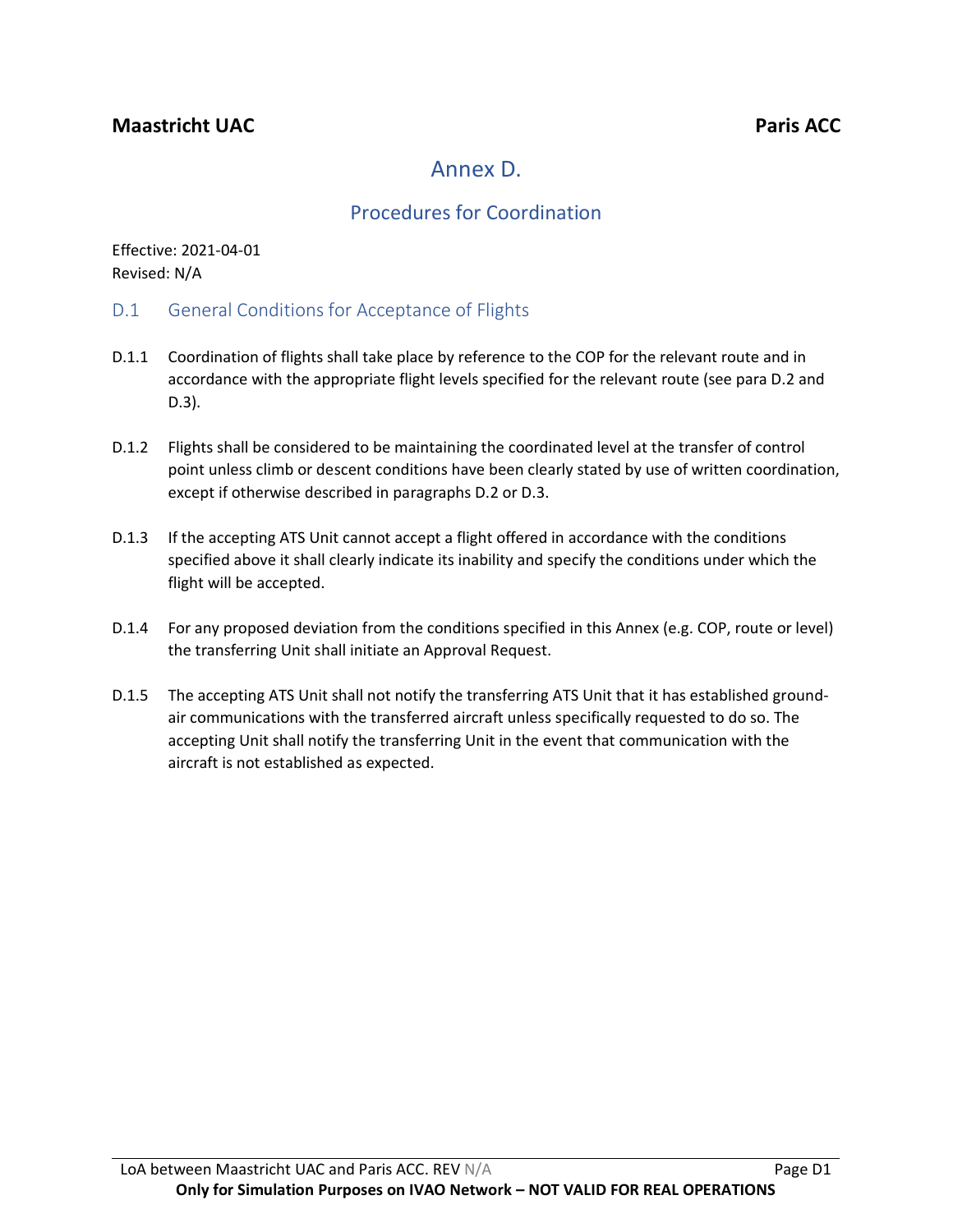### D.2 ATS Routes, Coordination Points and Flight Level Allocation

Available (ATS) routes, COPs to be used and flight allocation to be applied, unless otherwise described in paragraph D.3, are described in the tables below.

### D.2.1 Flights from Maastricht UAC to Paris ACC

| <b>ATS Route</b>                                           | <b>COP</b>   | <b>Receiving</b><br><b>Sector</b> | <b>FLA</b> | <b>Special Conditions</b> |
|------------------------------------------------------------|--------------|-----------------------------------|------------|---------------------------|
| $(U)$ N872<br>CIV-MEDIL                                    | <b>MEDIL</b> | $FF_N$                            | Odd        |                           |
| <b>UN857</b>                                               | <b>RAPOR</b> | $FF_F$                            |            |                           |
| <b>FAMEN-BSN</b><br><b>FAMEN-CLM</b><br><b>FAMEN-NIDUV</b> | <b>FAMEN</b> | $FF_F$                            | Odd        |                           |

#### **Overflights**

### **Arrivals**

| <b>Destination</b> | <b>Routing</b> | <b>COP</b>   | <b>Receiving</b><br><b>Sector</b> | <b>FLA</b>    | <b>Special</b><br><b>Condition</b><br>S       |
|--------------------|----------------|--------------|-----------------------------------|---------------|-----------------------------------------------|
| Paris FIR          | UZ319/UY131    | <b>MOPIL</b> | $FF$ $F$                          | <b>FL 260</b> | LFPG/LFO<br>B max.<br>280 kts                 |
| Paris FIR          | (U)M170/UN85   | <b>RAPOR</b> | $FF_F$                            | FL 260/280    | max. 280<br>kts<br>LFOB max.<br><b>FL 260</b> |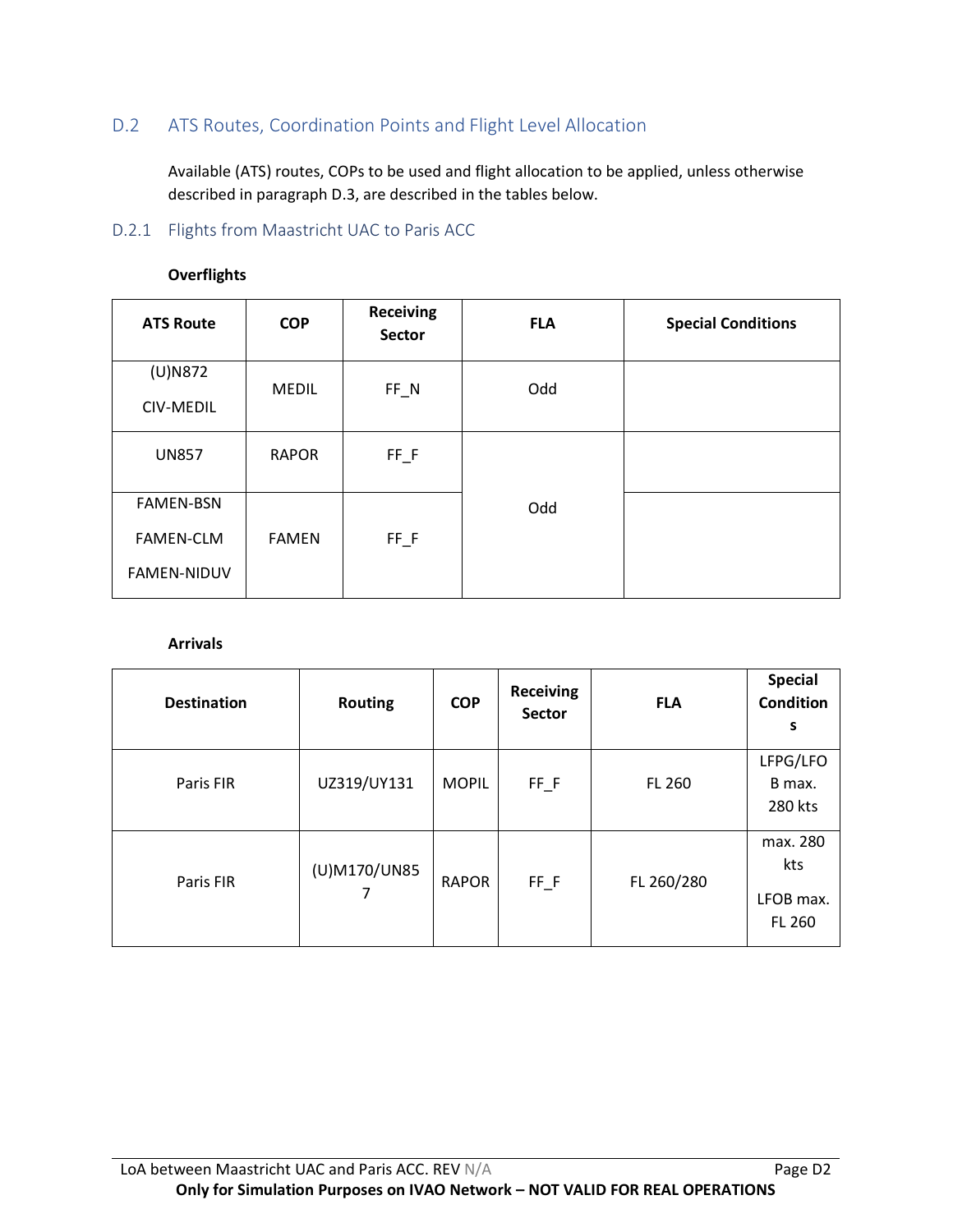### D.2.2 Flights from Paris ACC to Maastricht UAC

### **Overflights**

| <b>ATS Route</b> | <b>COP</b>   | <b>Receiving Sector</b> | <b>FLA</b> | <b>Special Conditions</b> |
|------------------|--------------|-------------------------|------------|---------------------------|
| UN858 / UM163    | <b>VALEK</b> | <b>BOL</b>              | Odd        | FL 250 not<br>available   |
| <b>CTL-ARDEN</b> | ARDEN        |                         |            |                           |
| <b>UY873</b>     | <b>LUMIL</b> | <b>BKN</b>              |            |                           |
| UN873 / UN874    | <b>VEKIN</b> |                         | Even       |                           |
| <b>UM617</b>     | <b>CMB</b>   | <b>BKN</b>              |            |                           |

#### **Arrivals**

| <b>Destination</b>          | <b>Routing</b>       | <b>COP</b>   | <b>Receiving</b><br><b>Sector</b> | <b>FLA</b> | <b>Special</b><br><b>Conditions</b> |
|-----------------------------|----------------------|--------------|-----------------------------------|------------|-------------------------------------|
| Amsterdam FIR (except EHBK) |                      |              | <b>BKN</b>                        | FL 300/320 |                                     |
| Langen FIR except EDDK TMA  | UM163/<br>(U)N858    | <b>VALEK</b> | <b>BOL</b>                        | FL 320     |                                     |
|                             | <b>DCT</b>           | ARDEN        |                                   |            |                                     |
| <b>EDDK TMA</b>             | UM163/<br>$(U)$ N858 | <b>VALEK</b> | <b>BOL</b>                        | FL 300     |                                     |
|                             | <b>DCT</b>           | ARDEN        |                                   |            |                                     |

# D.3 Special Procedures

Not applicable.

### D.4 VFR Flights

Not applicable.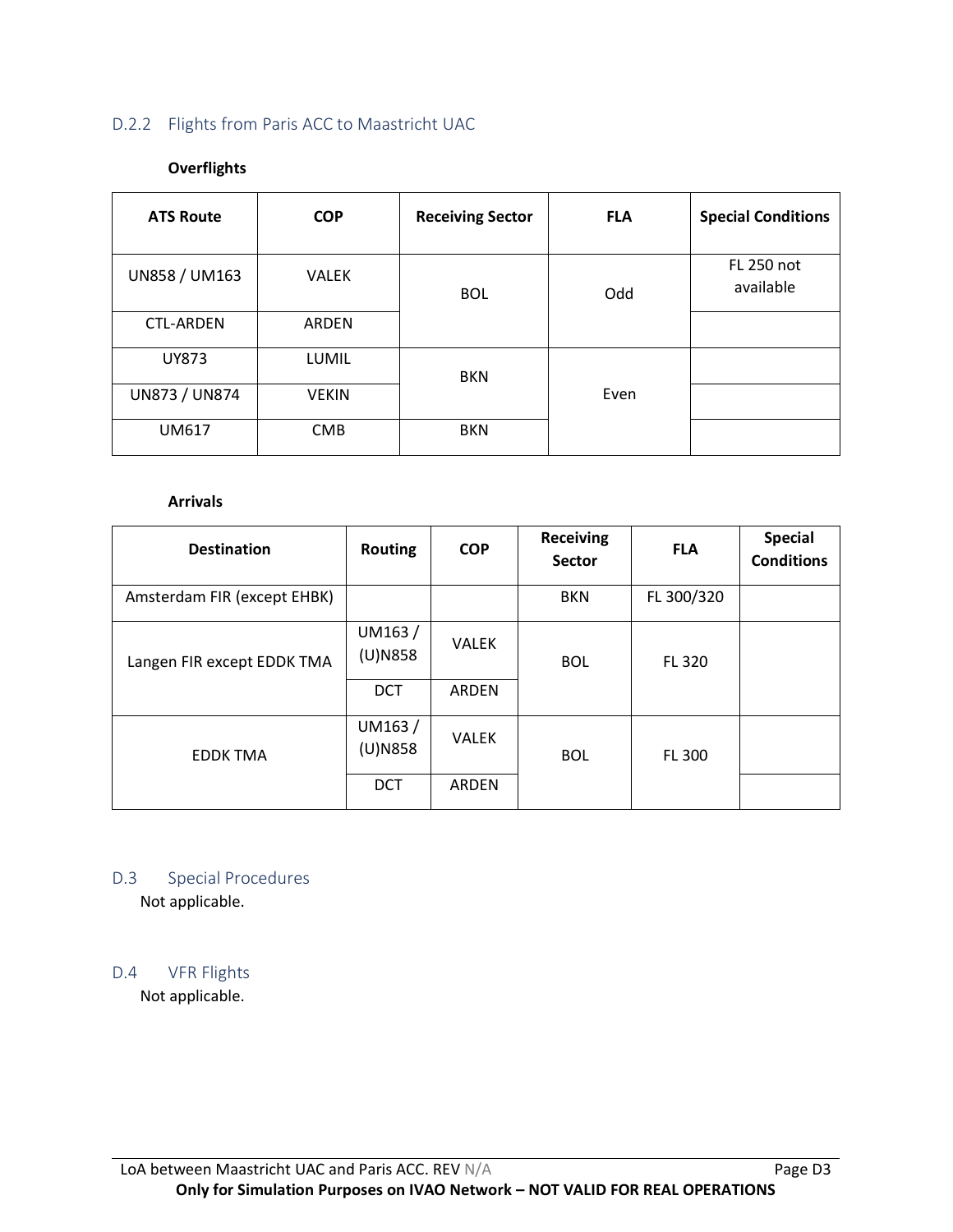# Annex E.

# Transfer of Control and Transfer of Communications

Effective: 2021-04-01 Revised: N/A

- E.1 Transfer of Control
- E.1.1 Transfer of control shall take place at the AoR boundary, unless otherwise specified in paragraph E.3.
- E.2 Transfer of Communication
- E.2.1 Transfer of communication shall take place not later than the transfer of control, unless otherwise coordinated. Transfer of CPDLC shall commence concurrently with transfer of voice communications.
- E.2.2 Frequency allocation and sector arrangement of Maastricht UAC
- E.2.2.1 Maastricht UAC Sectors

| <b>Receiving Sector</b> | <b>Vertical Limits</b> | VHF         |
|-------------------------|------------------------|-------------|
| <b>BKN</b>              | FL 245 – FL 660        | 132.755 MHz |
| <b>BOL</b>              | FL 245 – FL 660        | 125.980 MHz |

E.2.3 Frequency allocation and sector arrangement of Paris ACC

### E.2.3.1 Paris ACC Sectors

| <b>Receiving Sector</b> | <b>Vertical Limits</b> | VHF         |
|-------------------------|------------------------|-------------|
| FF F                    | $SFC$ – FL 295         | 135.405 MHz |
| FF N                    | $SFC - FL 295$         | 128.275 MHz |
| FF S                    | $SFC$ – FL 295         | 132.100 MHz |

E.3 Specific Points for Transfer of Control and Transfer of Communications Not applicable.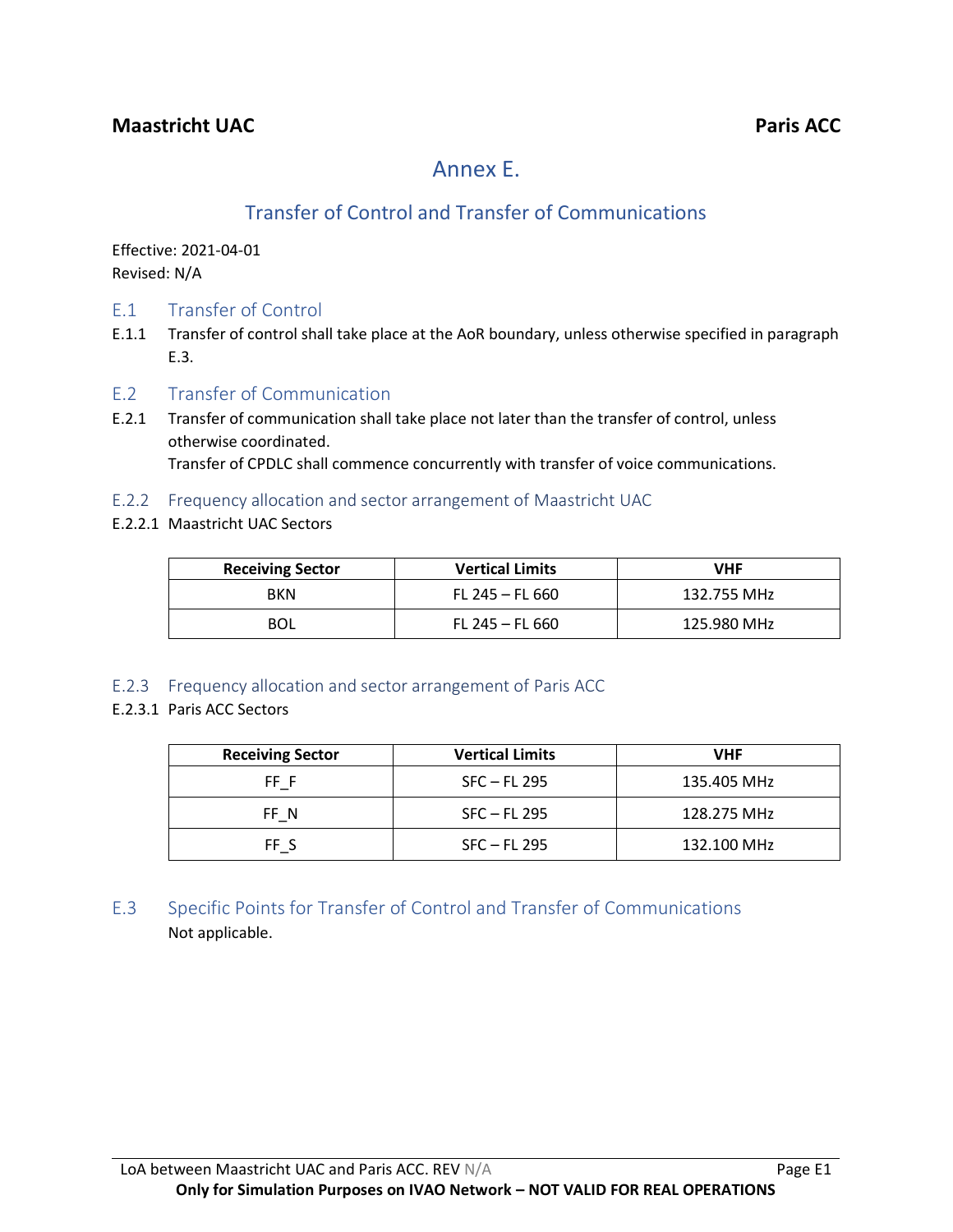# Annex F.

# ATS Surveillance Based Coordination Procedures

Effective: 2021-04-01 Revised: N/A

### F.1 General

- F.1.1 Transfer of identification and transfer of control between Maastricht UAC and Paris ACC will be subject to the serviceability of the respective surveillance systems.
- F.1.2 In case of any doubt about the identity of an aircraft, nothing in the provisions of this Annex, prevents the use of other methods for the identification of an aircraft.

### F.2 Transfer of Aircraft Identification

- F.2.1 Transfer of aircraft identification between Maastricht UAC and Paris ACC is normally performed by:
	- notification of A1000, indicating that the Mode S aircraft identification feature transmitted by the transponder has been verified; or
	- if the aircraft identification is not correct or has not been verified, or if the aircraft is not Mode S equipped: by notification of the aircraft discrete SSR code.
- F.2.2 When discrete SSR codes are used for transfer of identification, they shall be assigned in accordance with ORCAM.
- F.2.3 Any change of SSR code by the accepting ATS Unit may only take place after the transfer of control point.
- F.2.4 The accepting ATS Unit shall be notified of any observed irregularity in the operation of SSR transponders or ADS-B transmitters.
- F.2.5 In the event that the accepting ATS unit is unable to process code A1000, it shall immediately advise the transferring ATS unit. Thereafter, unless otherwise coordinated, the transferring ATS unit shall change relevant instances of A1000 to a discrete SSR code determined in accordance with ORCAM.

### F.3 Transfer of Control

- F.3.1 Radar Separation minimum shall be **5** NM.
- F.3.2 A minimum distance of **2.5** NM to the boundary line of responsibility shall be observed when vectoring aircraft, except when a transfer of radar control has previously been coordinated.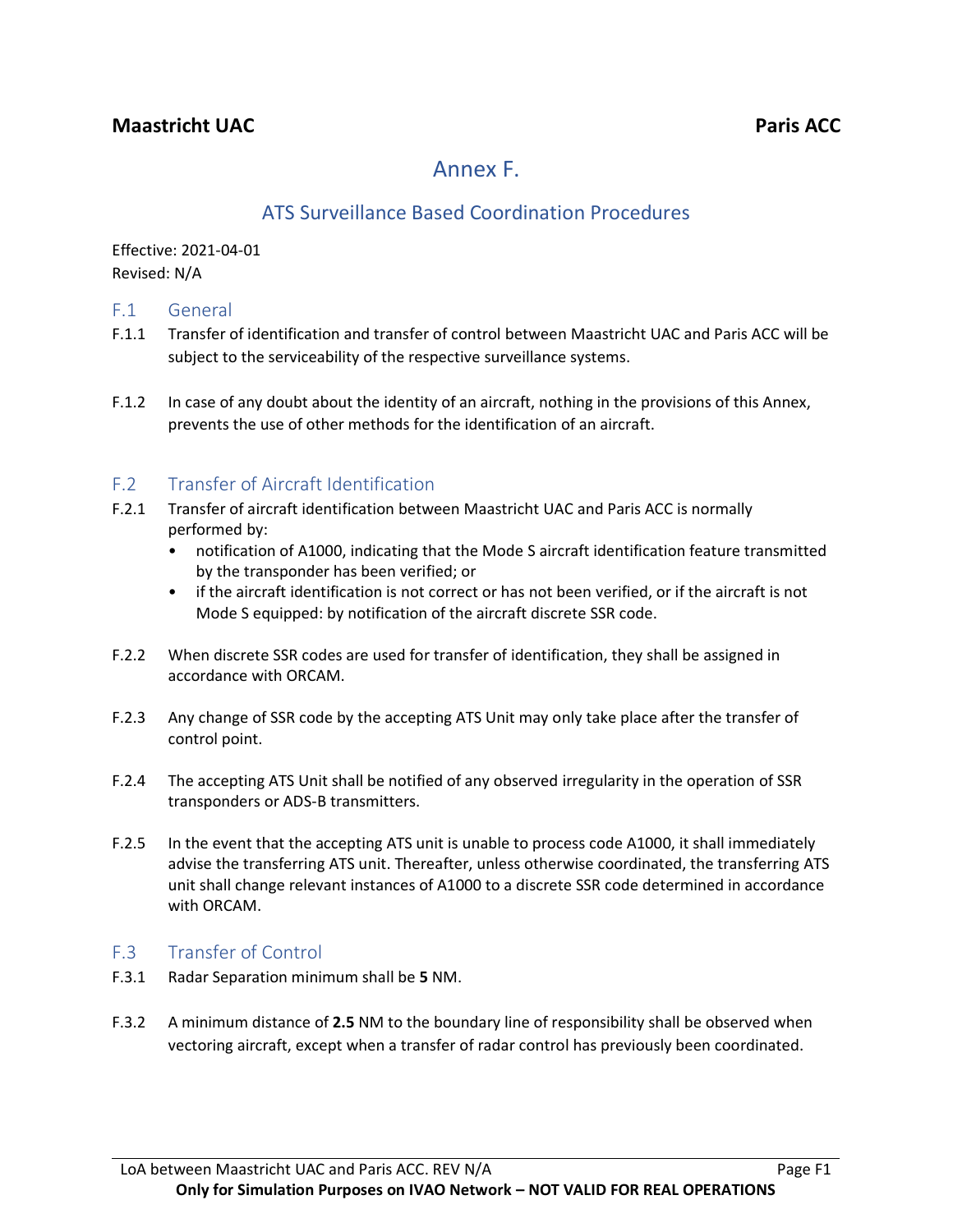### F.3.3 Transfer of Control without systematic use of direct communication (Silent Transfer of Control)

Transfer of control may be effected without systematic use of bi-directional speech facilities provided the minimum distance between successive aircraft about to be transferred is **10** NM and constant or increasing.

F.3.3.1 The transferring controller shall inform the accepting controller of any level, speed or vectoring instructions given to aircraft prior to its transfer and which modify its anticipated flight progress at the point of transfer.

Note: When using Mach-number speed control, pilots concerned shall be instructed to report their assigned machnumber to the accepting ATS Unit upon initial contact.

F.3.3.2 The accepting controller may terminate the silent transfer of control at any time, normally with an advance notice of **10** minutes.

### F.3.4 Transfer of Control with use of direct communication

Transfer of control may be effected with the use of bi-directional speech facilities, provided the minimum distance between the aircraft does not reduce to less than **5** NM, and:

• identification has been transferred to or has been established directly by the accepting controller;

• the accepting controller is informed of any level, speed or vectoring instructions applicable to the aircraft at the point of transfer;

• communication with the aircraft is retained by the transferring controller until the accepting controller has agreed to assume responsibility for providing ATS surveillance service to the aircraft. Thereafter, the aircraft should be instructed to change over to the appropriate frequency and from that point is the responsibility of the accepting controller.